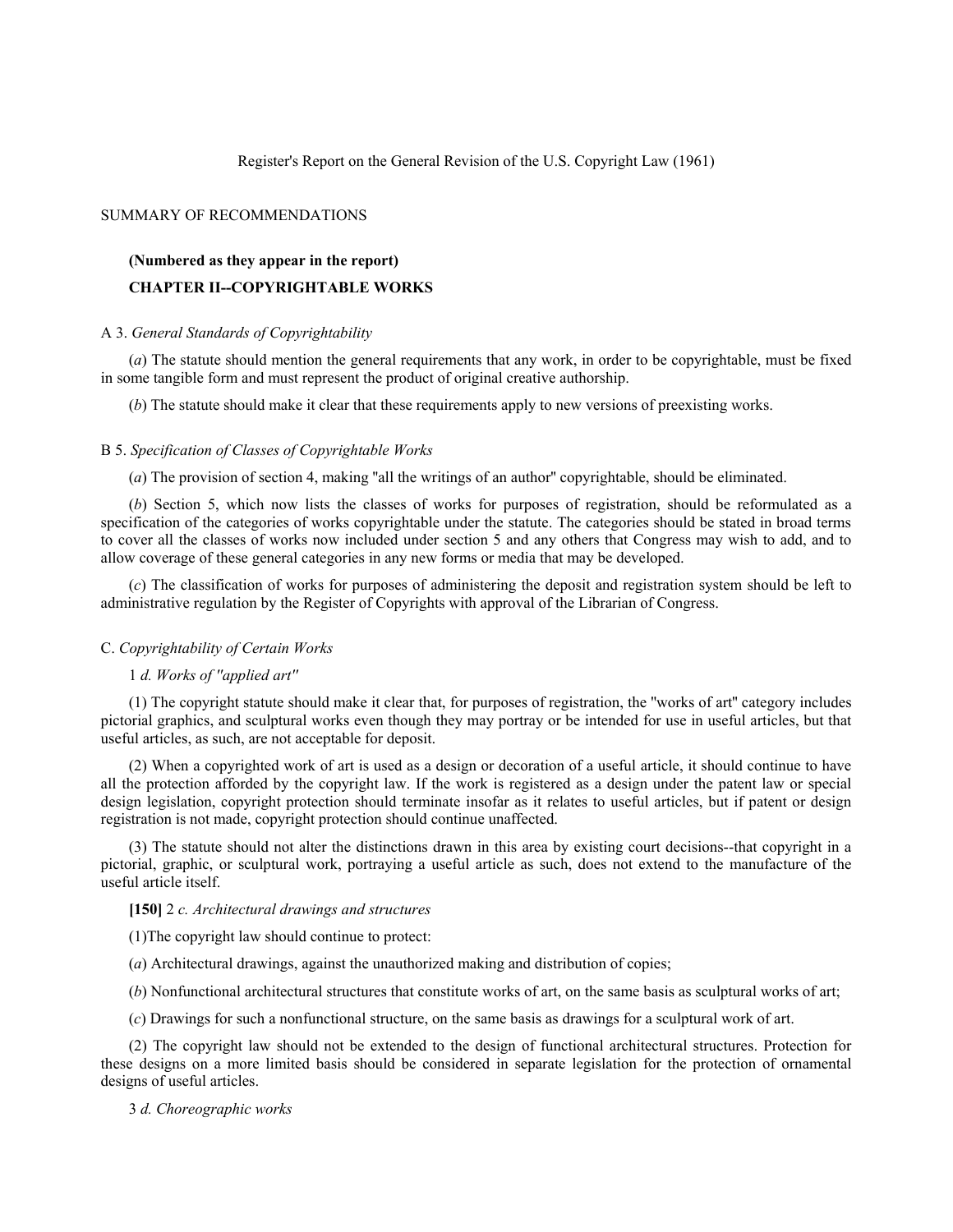(1) Choreographic works prepared for presentation to an audience should be mentioned specifically in the statute as a category of copyrightable works.

(2) They should be given the same protection as is accorded to dramatic compositions.

### 4 *d. Sound recordings*

Sound recordings should be protected against unauthorized duplication under copyright principles, but detailed recommendations are being deferred pending further study.

# **CHAPTER III--RIGHTS OF COPYRIGHT OWNERS**

# A 4. *Rights Specified in the Present Law*

(*a*) Subject to certain limitations and exceptions to be discussed below, the statute should continue to accord to copyright owners the exclusive rights to exploit their works by (1) making and publishing copies, (2) making new versions, (3) giving public performances, and (4) making records of the work.

(*b)* The present provisions of section 1 granting these rights should be redrafted in simpler and clearer language.

### B *Special Rights, Limitations, and Exceptions*

#### 1 *c. Fair use in general*

The statute should include a provision affirming and indicating the scope of the principle that fair use does not infringe the copyright owner's rights.

## 2 *d. Photocopying by libraries*

The statute should permit a library, whose collections are available to the public without charge, to supply a single photocopy of copyrighted material in its collections to any applicant under the following conditions:

(1) A single photocopy of one article in any issue of a periodical, or of a reasonable part of any other publication, may be supplied when the applicant states in writing that he needs and will use such material solely for his own research.

(2) A single photocopy of an entire publication may be supplied when the applicant also states in writing, and the library is not otherwise informed, that a copy is not available from the publisher.

**[151]** (3) Where the work bears a copyright notice, the library should be required to affix to the photocopy a warning that the material appears to be copyrighted.

# 3 *c. Limitations on the performance right*

(1) For nondramatic literary and musical works, the right of public performance should continue to be limited to such performances ''for profit.''

(2) For dramatic works, the right of public performance should continue to apply to all such performances, whether for profit or not. (As recommended in ch. II, C 3, this would be extended to choreographic works.)

## 4 *e. Extension of the performance right to motion pictures*

The statute should provide explicitly that the copyright owner of any motion picture shall have the exclusive right to perform (or exhibit) it in public, with no ''for profit'' limitation.

## 5 *c. Public reception of broadcasts*

The statute should exempt the mere reception of broadcasts from the public performance right, except where the receiver makes a charge to the public for such reception.

### 6 *b. The jukebox exemption*

The jukebox exemption should be repealed, or at least should be replaced by a provision requiring jukebox operators to pay reasonable license fees for the public performance of music for profit. The consideration of legislation proposed for this purpose should continue without awaiting a general revision of the law.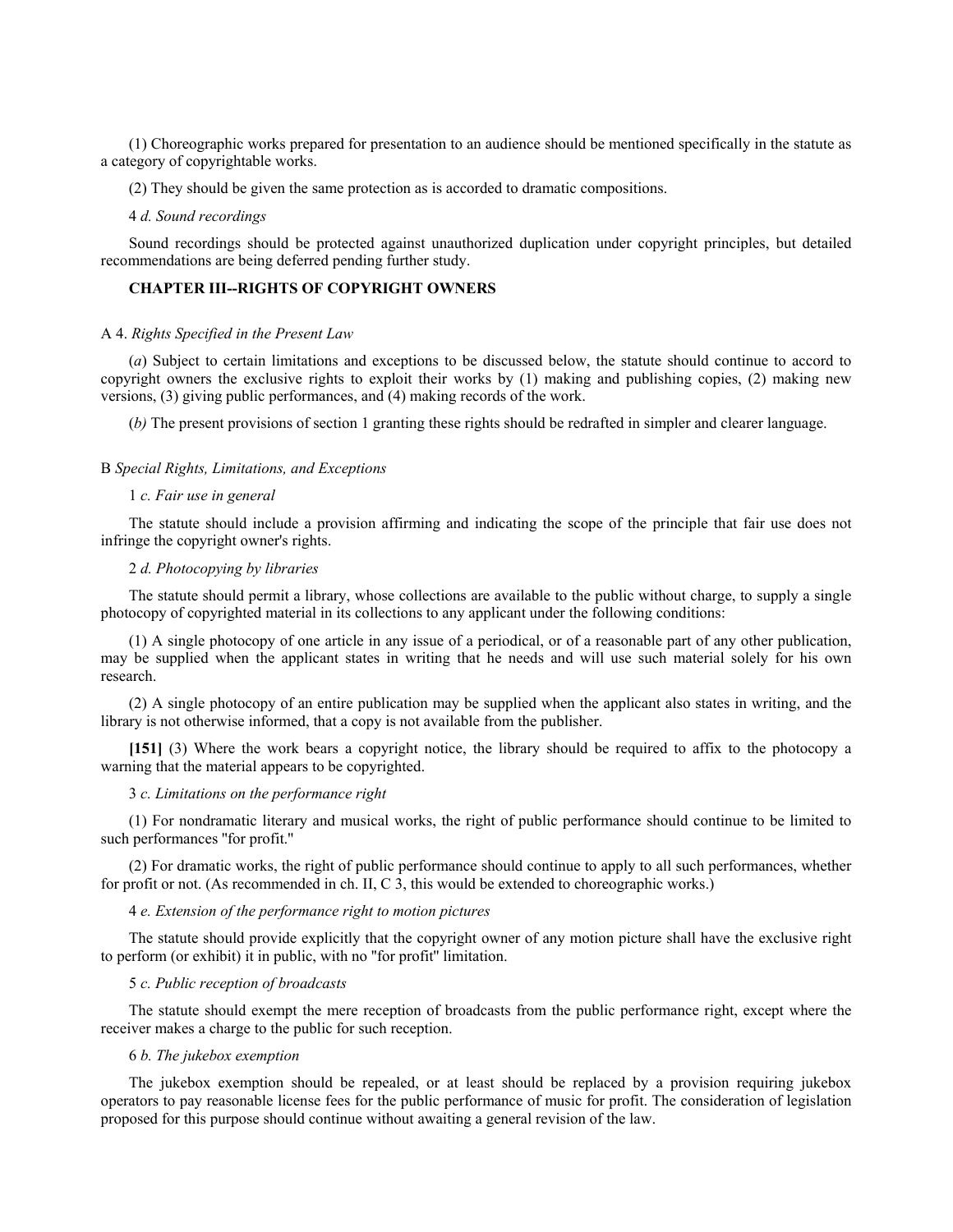## 7 *f. The compulsory license for the recording of music*

(1) The compulsory license provisions in sections 1(e) and 101(e) of the present statute should be eliminated.

(2) Since elimination of the compulsory license would require negotiations between music publishers and record companies to make new contractual arrangements as to royalty rates etc., we propose that the present compulsory license provisions be left in effect for 1 year after the enactment of the new law.

# **CHAPTER IV--UNPUBLISHED WORKS: COMMON LAW AND STATUTORY PROTECTION**

E 1. The statute should apply, and common law rights should end, when a copyrightable work is publicly disseminated by the publication of copies, registration in the Copyright Office, public performances, or the public distribution of sound recordings.

E 2. Common law protection should be left in effect for copyrightable works not publicly disseminated. The privilege of securing statutory copyright in lieu of common law protection, by voluntary registration in the Copyright Office, should be extended to all copyrightable works.

E 3. When any holder of a manuscript has made it accessible to the public in a library or other archival institution--

(*a*) The institution should be permitted to supply any applicant with a single copy of the manuscript for his use in research.

(*b*) The manuscript should be subject to fair use.

# **[152]**

(*c*) The manuscript material should go into the public domain when it is 50 years old and has been in the institution for more than 10 years, unless the owner of the literary property rights has registered a claim of copyright which is still subsisting. With respect to manuscripts placed in an institution before the effective date of the new law, this rule should not become applicable until 10 years after the effective date.

# **CHAPTER V--DURATION OF COPYRIGHT**

G. With respect to copyrights secured under the new law--

1. The copyright should endure for an original term of 28 years from the first public dissemination of the work (i.e., publication of copies, registration, public performance, or public distribution of sound recordings).

2. Any person claiming an interest in a copyright should be entitled to renew it by filing an application for renewal in the Copyright Office during the last 5 years of the original term. Renewal by any interested person should extend all rights in the copyright to endure for a total of 76 years from first public dissemination.

3. An alternative term should be provided in cases where a work (1) is first publicly disseminated otherwise than by the publication of copies, (2) is later published during the original 28-year term, and (3) is not renewed before the end of the original 28-year term. In such cases the copyright should continue for 28 years from first publication and then expire.

4. All terms should run to the end of the calendar year in which they would otherwise expire.

### H 4. *Application of New Term Provisions to Preexisting Works*

*a*. With respect to preexisting works not under copyright at the effective date of the new law--

(1) Works in the public domain on that date should stay in the public domain.

(2) Preexisting works that have not been published or registered before the effective date should come under the new law upon their first public dissemination after that date. But this should not apply to a dissemination that merely continues a series of disseminations begun before that date.

*b.* With respect to copyrights subsisting at the effective date of the new law--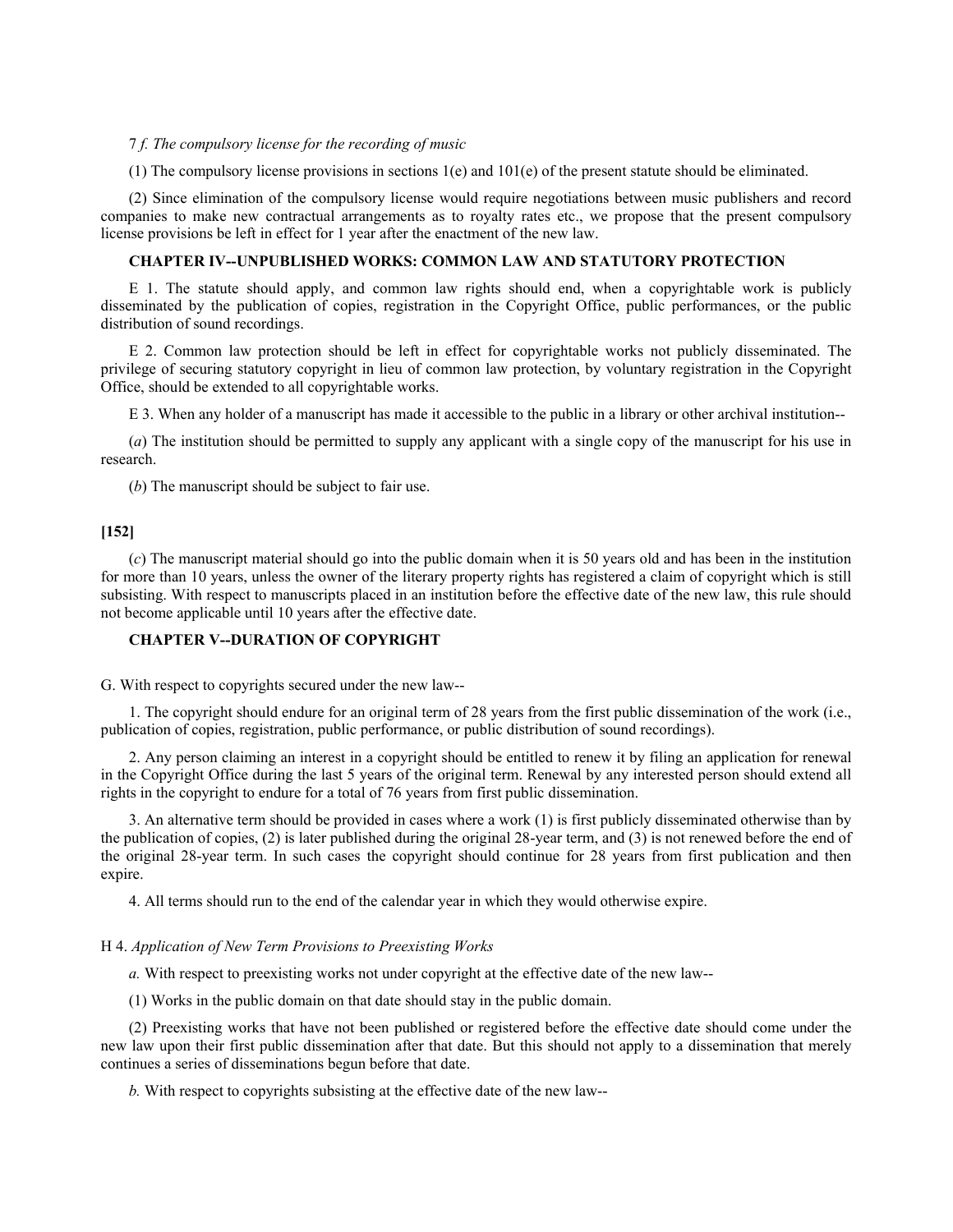(1) The term should continue to be computed from the first publication or earlier registration of the work. The new law should apply in the following respects:

(*a*) The term should run to the end of the calendar year.

- (*b*) The period for renewal registration should be the last 5 years of the original 28-year term.
- (*c*) The renewal term should be lengthened to 48 years.

(2) Subsisting copyrights that are still in the original term on the effective date should be renewable by the persons entitled to renew under the present law.

(3) Assignments of renewal rights, executed by an author or his representatives or heirs before the effective date, should expire at the end of the 28th year of the renewal term, and the **[153]** copyright for the additional 20 years should revert to the author or his heirs, except where the assignee is obligated to continue paying royalties or a part of his revenue to the author or his heirs during the entire life of the copyright.

# **CHAPTER VI--NOTICE OF COPYRIGHT**

D 1. A notice of copyright, consisting of either the word ''copyright'' or the symbol (c), accompanied by the name of the copyright owner and the year date of first publication, should be required in all published copies of copyrighted works.

D 2. With respect to inadvertent omission of the notice:

(*a*) If the notice is omitted inadvertently from a few copies only, and other copies bear the notice, the copyright should not be invalidated.

(*b*) If the notice is omitted inadvertently from more than a few copies or from an entire edition or printing, the copyright should not be invalidated if--

(1) A copyright claim is registered before, or within 1 year after, publication of the copies without notice; and

(2) A statement of the circumstances of the omission is filed within that 1-year period.

(*c*) In any case, an innocent infringer who is misled by the omission should not be liable for an infringement begun before he is actually informed that a copyright claim has been registered, and should not be enjoined from completing the infringement innocently begun unless he is fully reimbursed for his outlay.

D 3. An erroneous name or date in the notice should not invalidate the copyright. However:

(*a*) Any person not actually informed otherwise should be entitled to act on the assumption that the name and date given in the notice are correct.

(*b*) Where the year date in the notice is more than 1 year later than the date of first publication, the claimant should be required to record in the Copyright Office, within 1 year after the publication of copies bearing the later date, a statement showing the correct year date and the circumstances in which the later date was given.

D 4. Where there is no name or no date accompanying or clearly associated with the rest of the notice, it should be presumed that, for purposes of the notice--

(*a*) The author named in the copy, or the publisher if no author is named, is the copyright owner.

(*b*) The imprint or issue date in the copy is the date of first publication.

D 5. The statute should not require that the notice be placed in a specified position. Instead, it should merely require that the notice be so placed that a reasonable inspection of the copy will reveal it.

D 6. A single notice in a collective work should be a sufficient notice for the work as a whole and for each of the component works, including those previously copyrighted. The single notice should be presumed to apply to all the component works for which no separate notice is given.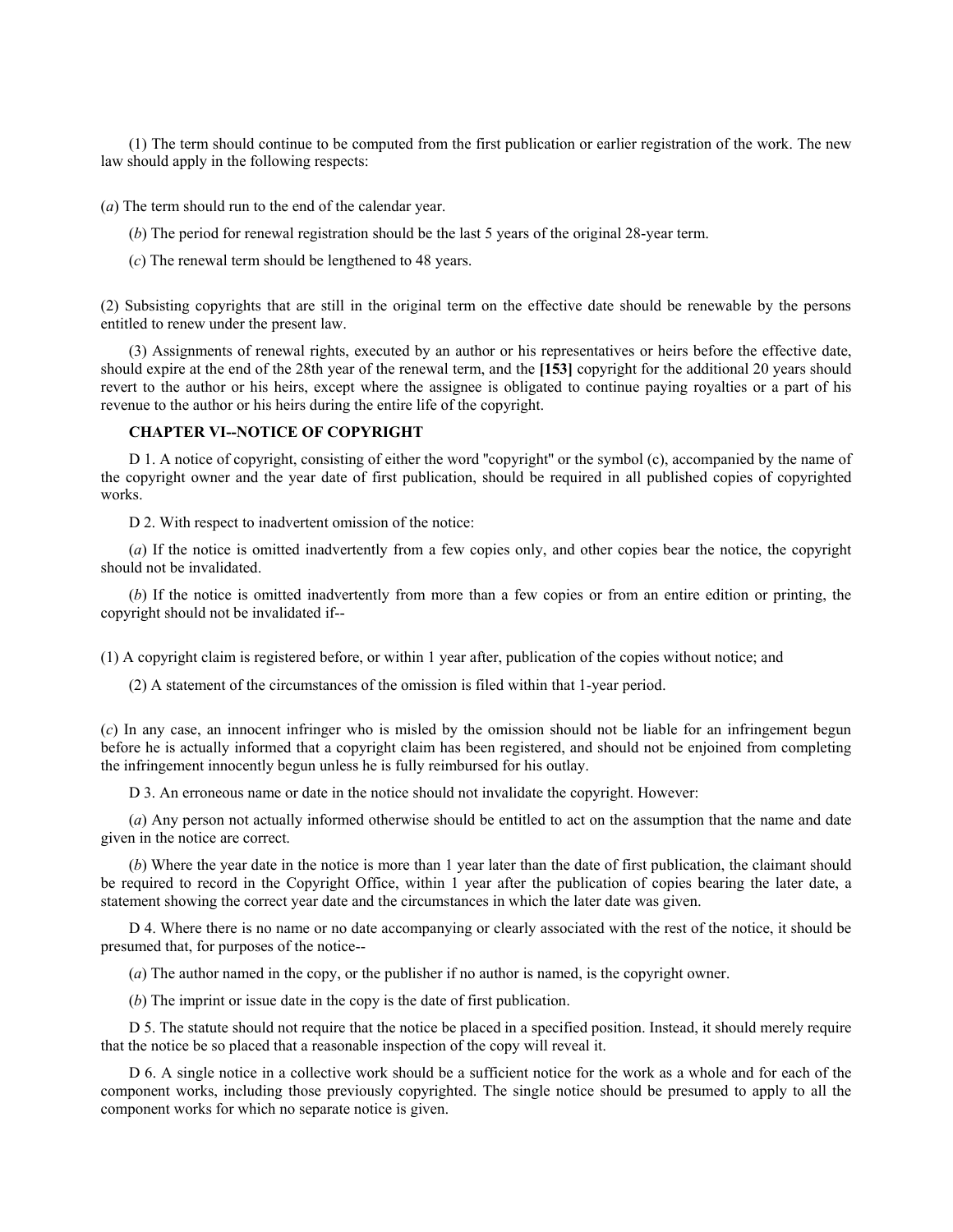# **[154] CHAPTER VII--REGISTRATION AND DEPOSIT OF COPIES**

### B 3. *The Registration System*

(*a*) Registration should not be a requirement for copyright protection, but it should be available for any valid copyright claim.

(*b*) The Register of Copyrights should be required to make registration of any copyright claim that appears to be valid, upon deposit of the prescribed copies, application, and fee. His authority to refuse registration of any claim he finds invalid, subject to review by the courts, should be stated expressly.

(*c*) Registration should continue to be a prerequisite to an action for copyright infringement. But where the procedural requirements for obtaining registration have been fulfilled and the Register of Copyrights refuses registration, the claimant should be entitled to bring an infringement suit if the Register is notified and permitted to become a party to the suit.

(*d*) The certificate of registration should continue to be admitted in any court as prima facie evidence of the facts stated, if registration is made within one year after the first public dissemination of the work. In the case of a later registration, the probative weight to be given to the certificate should be left to the discretion of the court.

(*e*) If registration is made within 3 months after the first public dissemination of the work in the United States, or within 6 months after its first public dissemination abroad, or at any time before an infringement is commenced, all remedies for the infringement should be available to the copyright owner. If registration is not made within that time, the civil remedies for an infringement commenced before registration should be limited to the following:

(1) The actual damages suffered by the copyright owner.

(2) In the discretion of the court, an injunction against future infringements.

(3) In the discretion of the court, an injunction against completion of the infringing undertaking commenced before registration, and the impounding and destruction of infringing articles made in the course of the undertaking, but only on condition that the infringer be fully reimbursed for his outlay.

(*f*) Foreign works entitled to protection under the Universal Copyright Convention, if they are unpublished or if published with the notice prescribed by the convention, should have all remedies for infringement without regard to the time of registration.

(*g*) An award of costs and attorney's fees to the prevailing party should be left to the court's discretion in all cases.

(*h*) The criminal penalties against a willful infringement for profit should be applicable without regard to the time of registration.

### C 6. *Deposit of Copies*

(*a*) For copyright registration, the deposit of two copies of the best edition of a published work, or one copy of an unpublished work, should be required, except that--

(1) The Register of Copyrights, with the approval of the Librarian, should be authorized to make such modifications in these requirements, by regulation, as they find warranted by special circumstances.

## **[155]**

(2) For the registration of a work published abroad, a foreign claimant should have the option of depositing either one copy with the registration fee or two copies without the fee.

(*b*) The copyright owner of any work published in the United States with a copyright notice should be required to deposit two copies of the best edition in the Copyright Office for the Library of Congress, not later than 3 months after the date of publication, if such copies have not meanwhile been deposited for copyright registration.

(1) The Register, with the approval of the Librarian, should be authorized to exclude any categories of works from this requirement.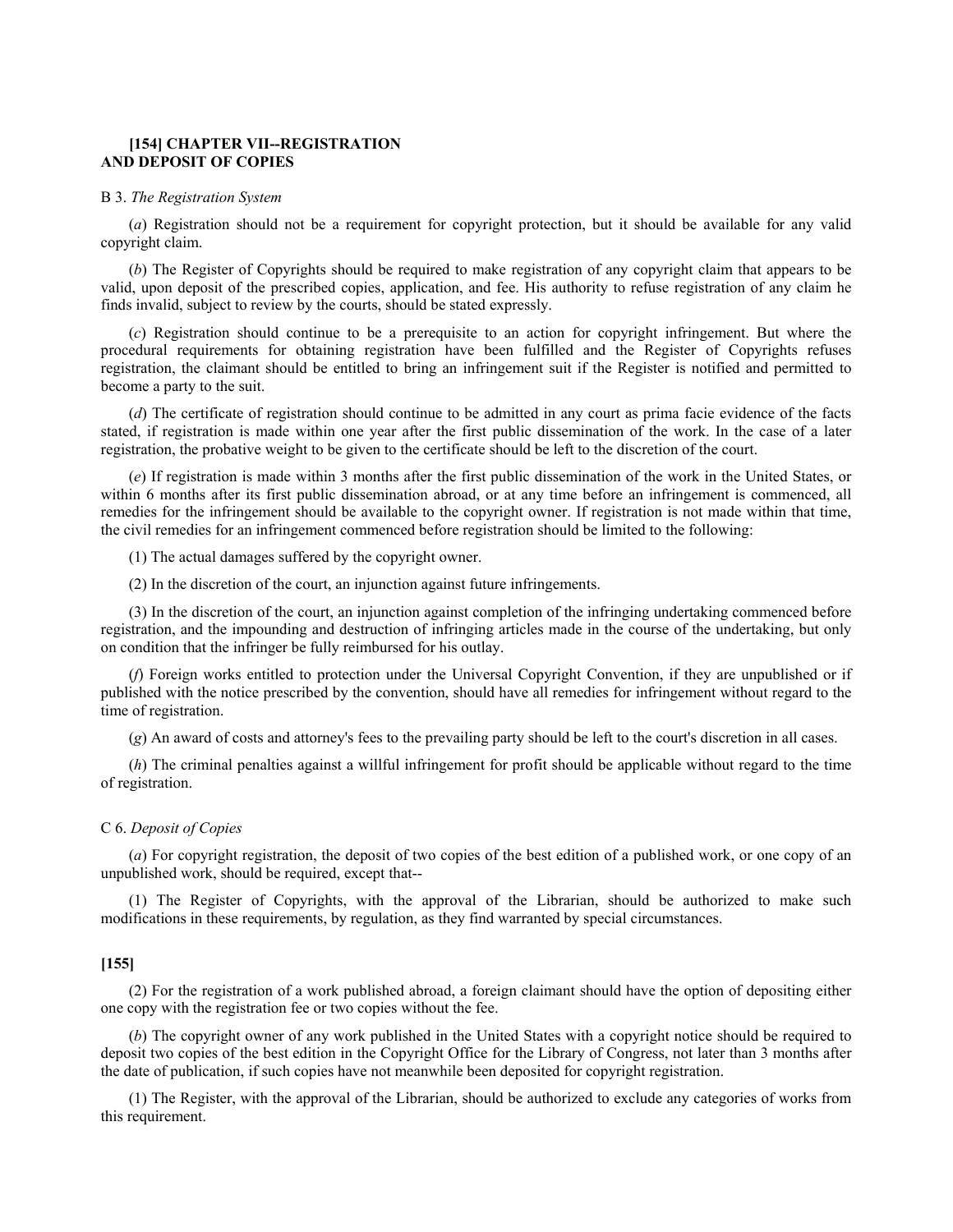(2) The Register should be authorized to make a written demand for deposit of the copies. Failure to deposit within 3 months after the demand should subject the copyright owner to a fine of \$ 200 plus the retail price of the two copies.

(3) We make no recommendation at this time as to whether the present provision, that failure to comply with a demand voids the copyright, should be changed. In any event, failure to deposit copies would not affect the copyright in a foreign work protected under the Universal Copyright Convention.

(*c*) Section 15 of the present law--providing for a postmaster's receipt and free mailing of copyright deposits- should be eliminated.

(*d*) Section 214 of the present law--providing for the disposition of deposits not transferred to the Library--should be retained in substance, except for deletion of the requirement that a notice be printed in the Catalog of Copyright Entries before the deposits of published works are destroyed.

# **CHAPTER VIII--OWNERSHIP OF COPYRIGHT**

### B 4. *Initial Ownership*

The statute should provide that copyright may be secured by the author or his representatives, successors, or assigns, except that--

(*a*) In the case of a work made for hire (defined as a work created for an employer by an employee within the regular scope of his employment), the employer should have the right to secure copyright.

(*b*) In the case of a periodical, encyclopedia, or other composite work containing the contributions of a number of authors, the publisher should have the right to secure copyright. The copyright secured by the publisher in the composite work as a whole should cover all of the contributions not separately copyrighted; but the publisher should be deemed to hold in trust for the author all rights in the author's contribution, except the right to publish it in a similar composite work and any other rights expressly assigned.

### C 4. *Co-ownership*

(*a*) The rules established by the court decisions in regard to co-owners of a copyright--that any one co-owner may use or license the use of the work, but that he must account for profits to the other co-owners--should be left undisturbed.

**[156]** (*b*) A ''work of joint authorship'' should be defined in the statute as a work created initially by two or more authors with the object of integrating their contributions into a single work.

### D 4. *Transfer of Rights*

(*a*) The statute should recognize the divisibility of copyright ownership. Specifically, it should provide--

(1) That any of the various rights comprised in a copyright may be assigned separately.

(2) That an exclusive license or other exclusive transfer of any particular right constitutes an assignment of that right.

(3) That the assignee of any particular right may sue in his own name alone for infringement of that right; but that the court, in its discretion, may require that notice of the suit be given to other persons appearing to have an interest in the suit, and may require or permit the joinder or intervention of any such persons.

(*b*) The statute should provide that any assignment by an author or his representative or heirs shall not be effective for more than 20 years from the date of its execution, unless it provides for the continuing payment of royalties based on the uses made of the work or the revenue derived from it.

#### E 6. *Execution and Recordation of Transfers*

(*a*) The provisions of the statute regarding ''assignments'' should be extended to cover exclusive licenses, mortgages, and all other transfers of any exclusive right under a copyright.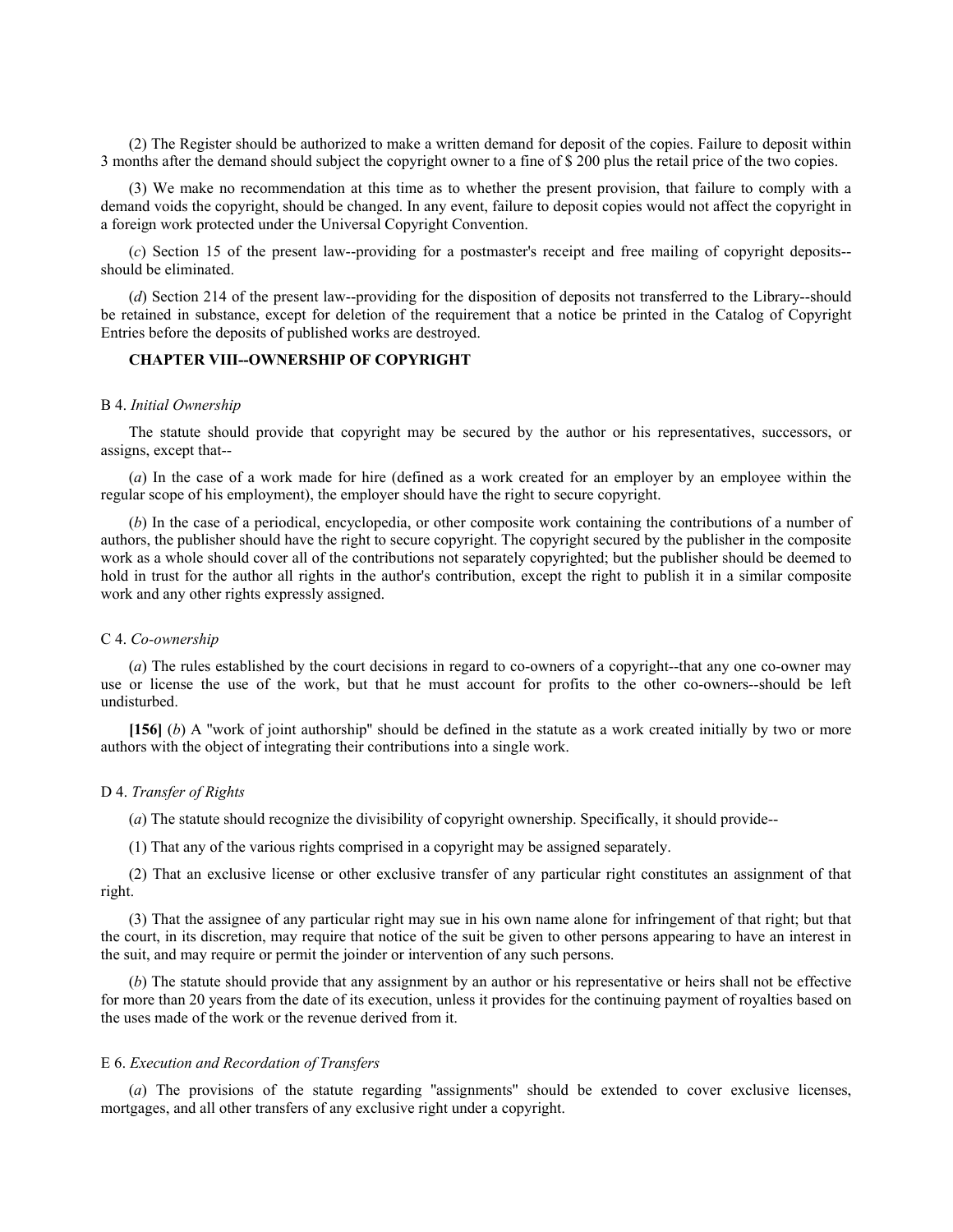(*b*) The present requirement that assignments be in writing and signed by the assignor should be retained.

(*c*) Acknowledgement of the execution of an assignment, whether executed in the United States or abroad, should not be required but, when made, should be prima facie evidence of its execution. Acknowledgment abroad should be permitted before an authorized officer of the United States or before a foreign officer whose authority is certified by an officer of the United States.

(*d*) The statute should provide that an assignment or any other document pertaining to a copyright may be recorded in the Copyright Office, and that recordation will give constructive notice to all persons of the facts contained in the recorded document with respect to the works specifically identified.

(*e*) The statute should require that the document to be recorded must bear either the actual signature of the person executing it or a sworn or official certification that it is a true copy of the original signed instrument.

(*f*) The statute should provide that if an assignment is not recorded within 1 month after its execution in the United States, or within 3 months after its execution abroad, or before the recordation of a subsequent assignment, then the subsequent assignment will prevail when it is taken for a valuable consideration without notice and recorded first.

(*g*) The statute should specify that a nonexclusive license taken without notice of an unrecorded assignment will be valid as against the assignee; and that a nonexclusive license, though not recorded, will be valid as against a subsequent assignment.

# **[157] CHAPTER IX--REMEDIES FOR INFRINGEMENT**

# B 3. *Damages and Profits*

(*a*) The present provisions of section 101(b) regarding actual damages and profits should be clarified to provide that:

(1) An infringer is liable for the actual damages suffered by the copyright owner, or the profits of the infringer attributable to the infringement, whichever is greater.

(2) In establishing profits, the plaintiff is required to prove only ''gross revenue,'' rather than ''sales.'' The defendant should continue to have the burden of proving deductions.

(*b*) The present provisions of section 101(b) regarding statutory damages should be modified to provide that:

(1) Where an award of actual damages or profits would be less than \$ 250, the court shall award instead, as statutory damages for all infringements for which the defendant is liable, a sum of not less than \$ 250 nor more than \$ 10,000, as it deems just. However, if the defendant proves that he did not know and had no reason to suspect that he was infringing, the court in its discretion may withhold statutory damages or award less than \$ 250.

(2) Where an award of actual damages or profits would exceed \$ 250 but would be less than the court deems just, the court in its discretion may award instead, as statutory damages for all infringements for which the defendant is liable, any higher sum not exceeding \$ 10,000.

(*c*) The following provisions of the present statute should be omitted:

(1) The provisions in sections 101(b) and 1(c) fixing special amounts of damages in certain cases.

(2) The provision in section 101(b) for statutory damages in excess of the maximum where notice has been served on the infringer.

(3) The schedule of amounts per copy or performance in section 101(b).

### C 3. *Other Remedies*

(*a*) The statute should simply provide that injunctions may be issued in the court's discretion.

(*b*) The present provisions for the impounding and destruction of infringing articles should be retained in substance.

D 2. *Costs and Attorney's Fees*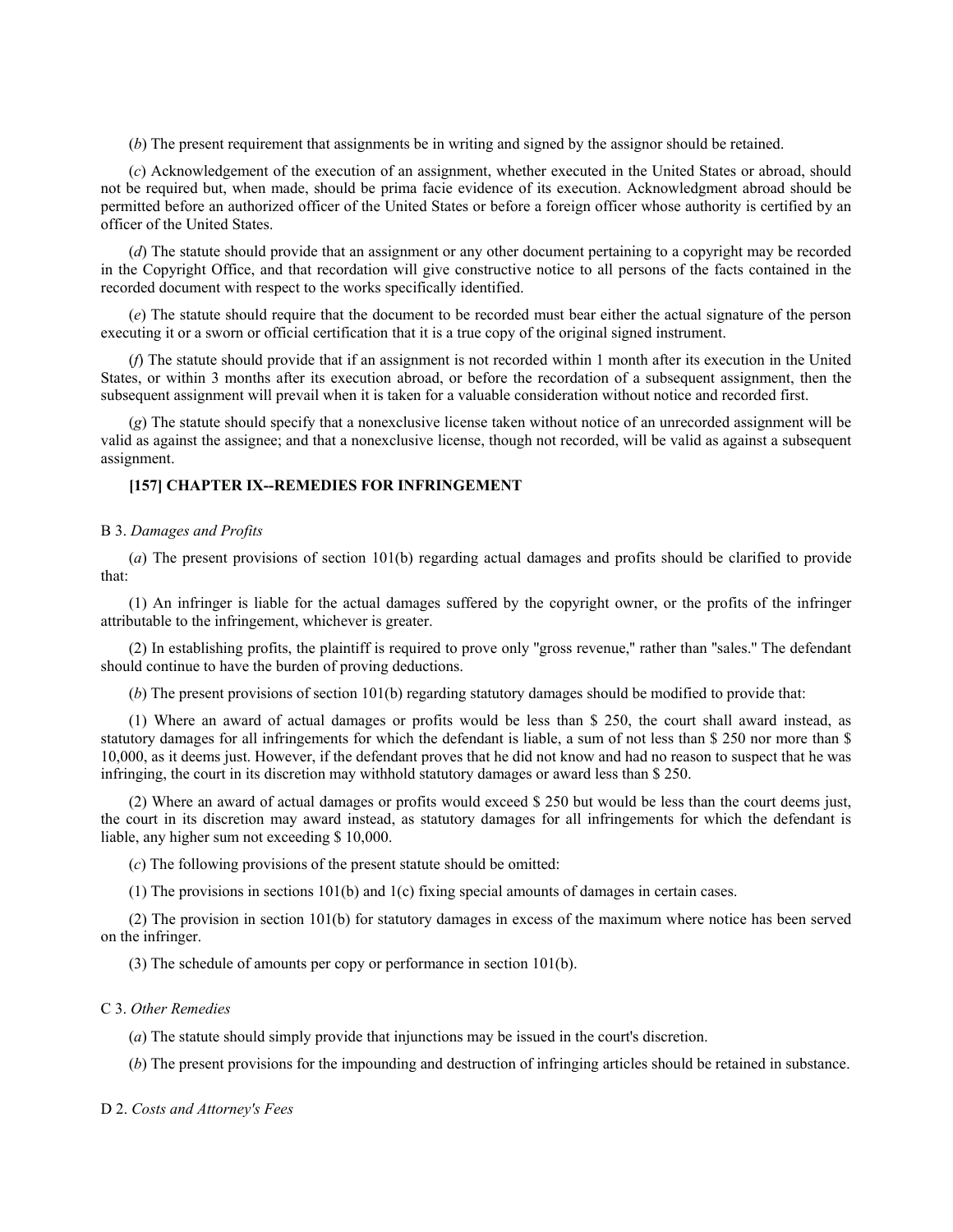The statute should provide that the court, in its discretion, may allow costs and a reasonable attorney's fee to the prevailing party.

# **CHAPTER X--INTERNATIONAL ASPECTS OF COPYRIGHT**

#### A 5. *Works of Foreign Authors*

(*a*) Sections 9(a) and (b) should be replaced by a provision extending the statute to all foreign and domestic works on the same basis, but with a proviso authorizing the President to withhold, suspend, or restrict statutory protection for the works of nationals or domiciliaries of any country.

**[158]** (*b*) The present exemptions enjoyed by foreign works that qualify under the Universal Copyright Convention should be continued in substance.

# B 5. *Manufacturing and Related Provisions*

(*a*) The requirement of manufacture in the United States as a condition of copyright (sec. 16), and the related provisions dealing with affidavits (secs. 22 and 23), should be eliminated.

(*b*) The prohibition against the importation of copyrighted English-language books manufactured abroad (sec. 107), and the provision for importing up to 1,500 copies under ad interim copyright (sec. 16), should be eliminated. If Congress finds that an import limitation on English-language books is necessary for the protection of the U.S. printing industry, the limitation need not be confined to copyrighted books, and it should be provided for in legislation other than the copyright statute.

# C 4. *Other Import Provisions*

(*a*) The provision of section 106 prohibiting importation of any article bearing a false notice of copyright should be deleted.

(*b*) The prohibition in section 106 against importation of ''piratical copies''--i.e., copies made without authorization of the author or any other copyright owner--should be retained in substance.

(*c*) The provision of section 109, authorizing the Secretary of the Treasury and the Postmaster General to prescribe rules and regulations for the enforcement of the import restrictions, should be retained in substance.

# **CHAPTER XI--MISCELLANEOUS PROBLEMS**

#### A 8. *Government Publications*

(*a*) The general prohibition against copyright in ''publications of the United States Government'' should be retained in the copyright statute, with that term being defined as meaning published works produced for the Government by its officers or employees. To avoid duplication and possible confusion, the similar prohibition in the Printing Law should be deleted.

(*b*) A central Government agency should be empowered to authorize exceptions to the general prohibition in special cases, and to authorize the exclusive licensing or transfer of Government-owned copyrights.

(*c*) The saving clause, preserving the copyright of a private owner when his work is published by the Government, should be clarified to assure copyright protection for the private owner of a previously unpublished work. The Government should be required to insert a copyright notice identifying privately owned material in documents published by it.

## C 4. *Criminal Provisions*

(*a*) The present criminal penalties against willful infringement for profit should be retained.

(*b*) The provisions of section 105 concerning false use of the copyright notice should be retained in substance, with some improvements in language.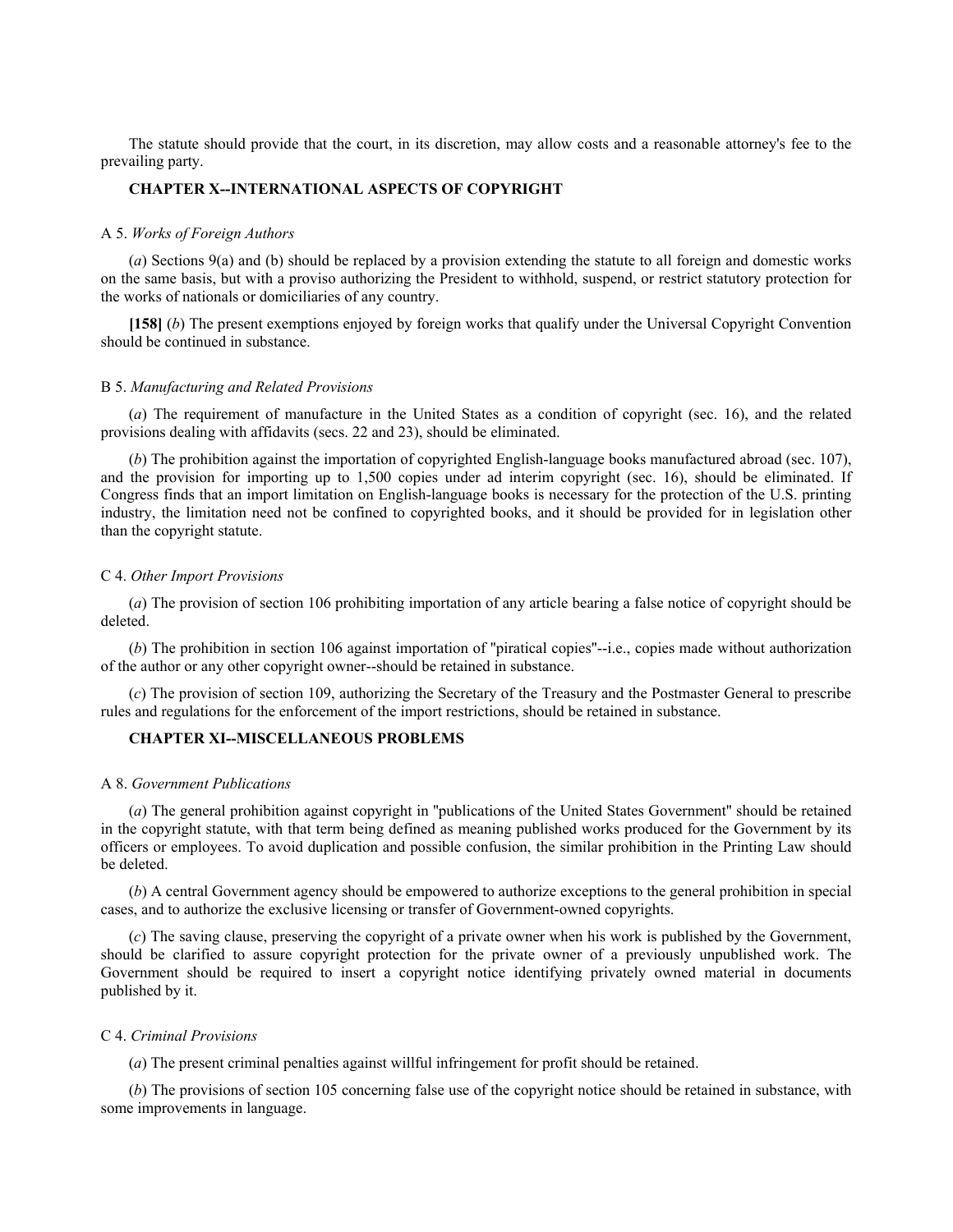**[159]** (*c*) No special provisions concerning the filing of false information in the Copyright Office appear to be needed.

## D 4. *Judicial Procedures*

(*a*) The first sentence of section 112 (stating that the courts may issue injunctions according to equity principles) and section 114 (stating that district court decisions are reviewable on appeal) should be deleted as superfluous.

(*b*) The second sentence of section 112 and section 113, which provide for the service and enforcement of injunctions anywhere in the United States, should be retained in substance.

## E 4. *Performing Rights Organizations*

Whether performing rights organizations should be further regulated, and the appropriate method for their regulation, involve problems that are too large and complex to be dealt with in the present program for copyright law revision, but Congress should make it the special subject of comprehensive study.

# **CHAPTER XII--ADMINISTRATIVE PROVISIONS**

### B 2. *Accounting Procedures*

Section 203 (which specifies procedures now obsolete for depositing and accounting for fees) should be deleted.

### C 4. *Contents of Registration Records and Certificates*

(*a*) In addition to any statutory specification of facts to be included in applications, registration records, and certificates, the Register of Copyrights should be authorized to include any other pertinent information that will identify the work and show facts bearing upon the validity, ownership, or duration of the copyright claim.

(*b*) The certificate of registration should be prima facie evidence of any and all pertinent information it contains if registration is made within 1 year of the first public dissemination of the work.

### D 2. *Receipt for Copies Deposited*

(*a*) The provision in section 209 requiring issuance of a receipt, upon request, for copies deposited in connection with registration should be deleted.

(*b*) The statute should provide that a receipt will be issued, upon request and payment of a small fee, for copies deposited without registration.

# E 4. *The Catalog of Copyright Entries*

(*a*) Instead of requiring that the Register of Copyrights prepare a printed catalog of all copyright registrations, the statute should authorize him to prepare catalogs of registrations in such form and with such content as he may determine.

(*b*) The catalogs should continue to be available for free distribution to libraries and for sale to the public.

## F 4. *Fees*

(*a*) The fees charged by the Copyright Office should be so fixed that the total of its receipts plus the value of deposits added to the Library's collections is approximately equal to its total expenditures. **[160]** An increase in the present fees may soon be necessary to maintain this position, but specific recommendations should await further experience in the near future.

(*b*) The fee for all original and renewal registrations should be uniform.